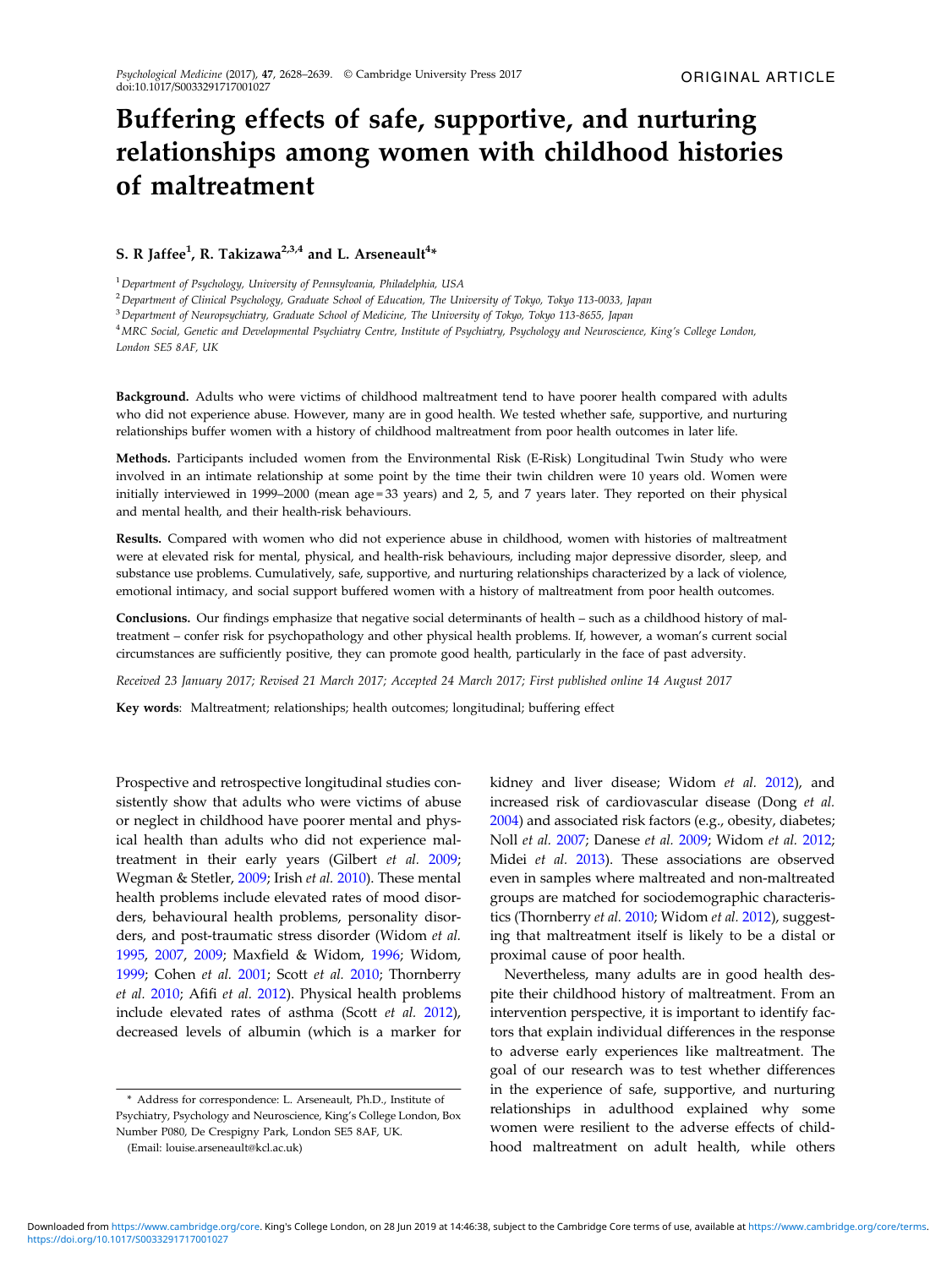were not. Safe, supportive, and nurturing relationships involve intimate relationships – usually with a romantic partner, but also with friends – that are free of physical or emotional violence and that offer emotional and material support (Merrick et al. [2013\)](#page-10-0). This concept is closely related to the Centers for Disease Control and Prevention's ([2014\)](#page-9-0) Essentials for Childhood framework that, along with safety and nurturance, promotes stability in relationships and environments as fundamental for children's positive development. Socially supportive relationships may generally promote positive outcomes because they increase positive affect, provide stability, validate the individual's sense of selfworth, and help the individual avoid negative experiences (Cohen & Wills, [1985\)](#page-9-0). For women who were abused or neglected in childhood, socially supportive relationships in adulthood may be particularly important because these women are at heightened risk of being exposed to on-going violence and to socioeconomic stress (Currie & Widom, [2010](#page-9-0); Widom et al. [2014;](#page-11-0) Fisher et al. [2015\)](#page-9-0). Under conditions of on-going adversity, safe, supportive, and nurturing relationships may provide women with needed support to cope with their circumstances.

Although access to social support is hypothesized to promote good physical or mental health among individuals who have a history of maltreatment (Cicchetti, [2013\)](#page-9-0), relatively few studies have explicitly tested this hypothesis. Two studies used data from the Midlife in the United States Study to test whether socially supportive relationships in adulthood mediated or moderated effects of retrospectively-reported physical abuse on adult health. While one found that psychosocial resources (e.g., a sense of personal control and the ability to form and maintain intimate relationships) mediated the relationship between childhood physical abuse and self-reported health (Shaw & Krause, [2002](#page-10-0)), the other was consistent with a 'main effects' model of social support; receiving higher (v. lower) levels of emotional support was associated with better selfreported physical health for all adults, not just for those who reported childhood physical abuse (Pitzer & Fingerman, [2010\)](#page-10-0). However, another study was more consistent with a buffering effects model, finding that adults who were psychiatrically healthy despite a childhood history of abuse were more likely than similarly healthy, non-abused adults to have experienced stable romantic relationships in adulthood, suggesting that the protective effects of stable relationships were more pronounced for those with v. those without a history of abuse (Collishaw et al. [2007\)](#page-9-0). Moreover, the quality of adult friendships and the stability of adult romantic relationships differentiated 'resilient' v. 'non-resilient' adults (Collishaw et al. [2007\)](#page-9-0).

In a previous study, we found that the presence of safe and nurturing relationships differentiated women who broke the cycle of violence from women who had childhood histories of maltreatment and whose own children were victims of maltreatment (Jaffee et al. [2013](#page-10-0)). We now extend that investigation to test whether women who have safe, supportive, and nurturing relationships have better mental health (e.g., major depressive, generalized anxiety, and psychosis spectrum disorders), physical health (e.g., general health, sleep problems, and limited physical activity) and fewer health-risk behaviours (e.g., antisocial behaviours, substance use problems, and food insecurity) than women who lack such relationships. Consistent with the stress-buffering hypothesis, we predict that the beneficial effects of safe, supportive, and nurturing relationships on health will be stronger for women with  $v$ . women without a childhood history of maltreatment. We also expect that a cumulative effect of having safe, supportive, and nurturing relationships on health-related outcomes and behaviours will be more pronounced than the effects of any specific component of these positive relationships.

#### Methods

#### Sample

Participants were mothers involved in the Environmental Risk (E-Risk) Longitudinal Twin Study, which tracks the development of a nationally representative birth cohort of British children. The sample was drawn from a larger birth register of twins born in England and Wales in 1994–1995 (Moffitt  $\&$  The E-Risk Team, [2002](#page-10-0)). The original sample  $(n = 1116$  families) was constructed using a high-risk stratification sampling procedure to represent the UK population of mothers having children in the 1990s by oversampling women who gave birth to their first child when 20-years-old or younger to replace those selectively lost to the register due to nonresponse and undersampling older, well-educated mothers having twins via assisted reproduction. Women were, on average, 33 years old at the initial assessment (thereafter referred to as T1). Three additional assessments were undertaken when they were, on average, 35, 38, and 40 years old (thereafter referred to as T2, T3, and T4). The attrition was minimal and the T4 assessment included 96% of the women. This study sample encompasses 914 women involved in an intimate relationship at some point by T3. Participants gave written informed consent after a complete description of the study. The Joint South London and Maudsley and the Institute of Psychiatry Research Ethics Committee approved each phase of the study.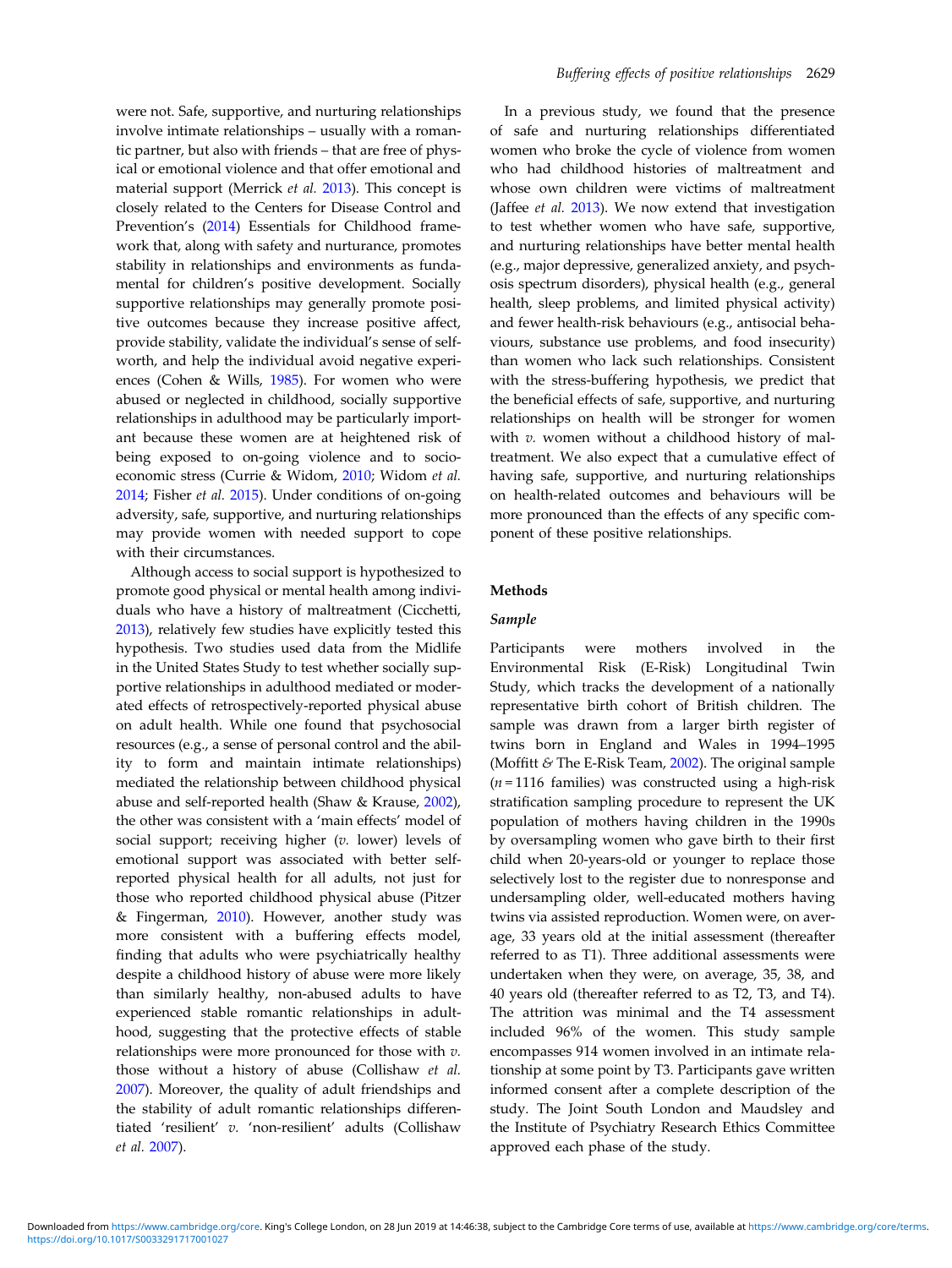At follow up, the study sample represented the full range of socioeconomic conditions in the UK, as reflected in the families' distribution on a neighbourhood-level socioeconomic index [ACORN (A Classification of Residential Neighbourhoods), developed by CACI Inc. for commercial use in Great Britain] (Odgers et al. [2012](#page-10-0)a). ACORN uses census and other survey-based geodemographic discriminators to classify enumeration districts (∼150 households) into socioeconomic groups ranging from 'wealthy achievers' (category 1) with high incomes, large single-family houses, and access to many amenities, to 'hard pressed' neighbourhoods (category 5) dominated by government-subsidized housing estates, low incomes, high unemployment, and single parents. ACORN classifications were geocoded to match the location of each E-Risk study family's home (Odgers et al. [2012](#page-10-0)b). E-Risk families' ACORN distribution closely matches that of households nationwide: 25.6% of E-Risk families live in 'wealthy achiever' neighbourhoods compared with 25.3% nationwide; 5.3% v. 11.6% live in 'urban prosperity' neighbourhoods; 29.6% v. 26.9% live in 'comfortably off' neighbourhoods; 13.4% v. 13.9% live in 'moderate means' neighbourhoods; and 26.1% v. 20.7% live in 'hard-pressed' neighbourhoods. E-Risk underrepresents 'urban prosperity' neighbourhoods because such households are likely to be childless.

#### Measures

## History of childhood maltreatment

Women's history of childhood maltreatment was retrospectively assessed at T4 using the short form of Childhood Trauma Questionnaire (CTQ-SF; Bernstein et al. [2003\)](#page-9-0). This instrument enquires about five categories of childhood maltreatment: emotional, physical, and sexual abuse and also emotional and physical neglect. The validity of the original instrument and a brief version has been previously demonstrated in clinical and community samples (Bernstein & Fink, [1998](#page-9-0); Bernstein et al. [2003\)](#page-9-0). Responses to the five CTQ items within each of the five clinical subscales are scored on a 1 to 5 scale ranging from 'never true' to 'very often true.' Scores are summed. We used the score classification evaluated and recommended by the CTQ manual (Bernstein & Fink, [1998](#page-9-0)) and considered a specific category of maltreatment present if the mothers had a moderate to severe score. For example, in the physical abuse category, scores of 10–12 are indicative of 'moderate' abuse and scores of 13 or higher are indicative of 'severe' abuse. Subsequently, we derived a cumulative exposure index for each woman by counting the number of maltreatment categories present: 77.2% of women experienced no maltreatment, 16.4% experienced moderate maltreatment (one to two categories),

and 6.4% experienced severe maltreatment (three categories or more). Using the manual's recommended classification scores (Bernstein & Fink, [1998](#page-9-0)), we identified 202 women (22.8%) in this study sample with a history of at least one type of maltreatment as 'any maltreatment'.

## Socioeconomic deprivation

Socioeconomic deprivation was constructed from a standardized composite of each family's income, education and occupational status (coded according to the Standard Occupational Classification) collected at T1 (Office of Population Censuses and Surveys, [1991](#page-10-0); Trzesniewski et al. [2006\)](#page-11-0). These indicators were highly correlated (correlations ranged from 0.57 to 0.67,  $p <$ 0.05) and loaded significantly onto one latent factor (factor loadings were 0.80, 0.70, and 0.83 for income, education, and social class, respectively). The scores were standardized and averaged. In this study sample, 238 women (26.0%) were considered as living in socioeconomically deprived conditions.

#### Mental health problems

Major Depressive disorders and generalized anxiety disorder were diagnosed using the Diagnostic Interview Schedule (DIS; Robins et al. [1995](#page-10-0)) according to the Diagnostic and Statistical Manual of Mental Disorders-IV criteria (DSM-IV; APA, [1994](#page-9-0)). We enquired about women's history of depression at T1 and T3 and their history of generalized anxiety disorder at T4. Psychosis-spectrum disorder was also assessed at T3 using the DIS, which inquires about characteristic symptoms: hallucinations, delusions, disorganized speech, grossly disorganized or catatonic behaviour, and negative symptoms (avolition, flat affect, and alogia). Our interview ruled out symptoms with plausible explanations and symptoms occurring solely under the influence of alcohol or drugs. Following DSM-IV criteria for schizophrenia, women were classified as having a psychosis-spectrum disorder given the presence of hallucinations plus at least two other symptoms, as well as evidence of social, occupational, or self-care dysfunction (Poulton et al. [2000](#page-10-0)). Our goal was not to diagnose clinical schizophrenia, but to identify women who endorse impairing psychotic-like experiences and beliefs, given compelling evidence that psychosisspectrum syndromes in the general population are more prevalent than registered treated cases of schizophrenia (Myin-Germeys et al. [2003](#page-10-0)).

#### Physical health problems

Overall health at T4 was measured with the Short Form-12 physical health scale (Gandek et al. [1998](#page-9-0)).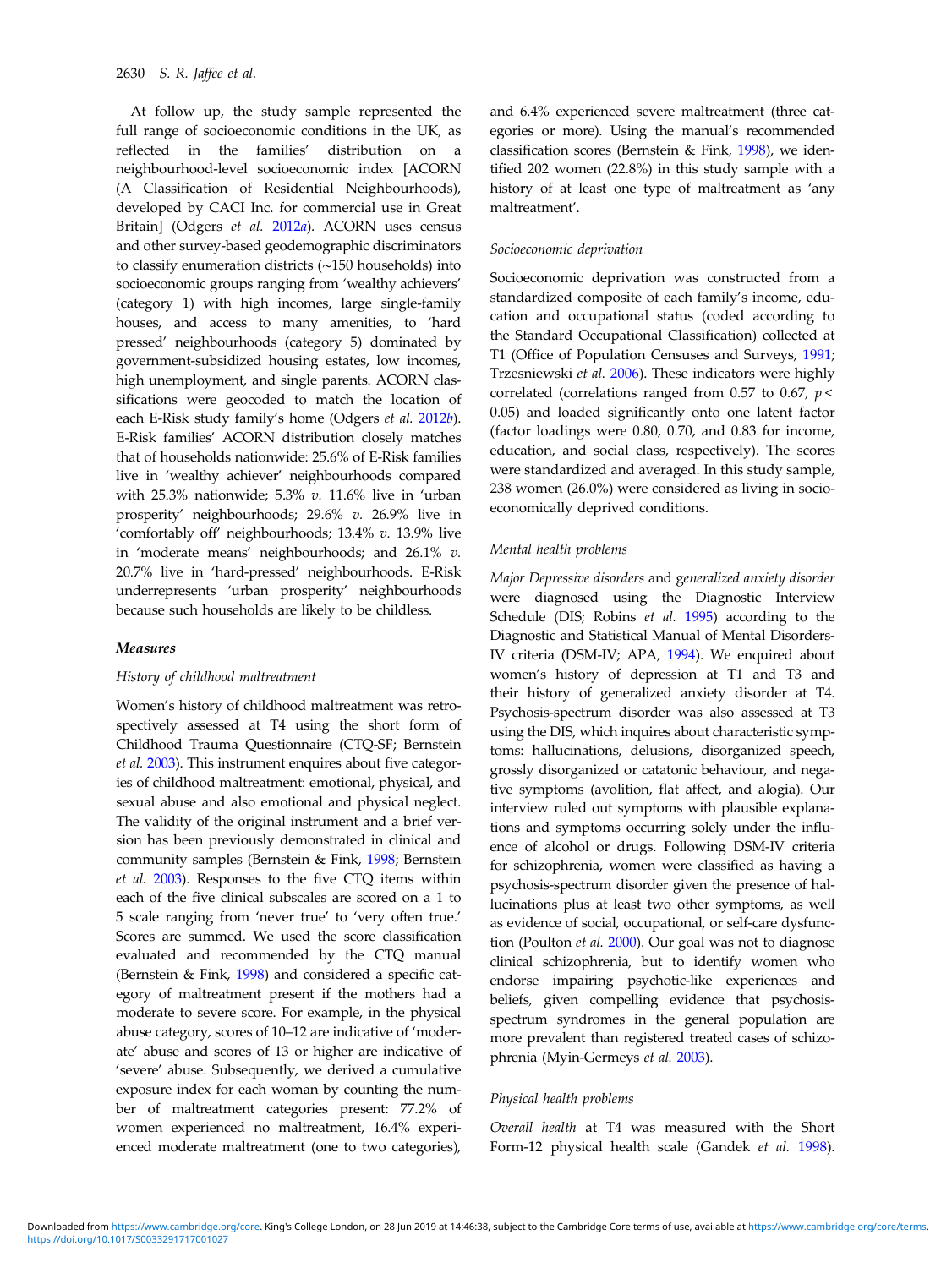Participants rated their overall health on a scale from poor to excellent (0, poor; 1, fair; 2, good; 3, very good; 4, excellent). Participants also reported whether their physical health limited their ability to engage in moderately strenuous (e.g., moving a table, pushing a vacuum cleaner) or more intensely strenuous activities (e.g., climbing several flights of stairs) (0, no; 1, limited a little; 2, limited a lot). Participants reported on their symptoms of sleep problems in a standardized interview at T4 (Gregory et al. [2012\)](#page-10-0). A diagnosis of sleep problems was made based on the criteria outlined by the Diagnostic and Statistical Manual of Mental Disorders, 4th edition (DSM-IV) (APA, [1994](#page-9-0)). Specifically, women were asked if they experienced difficulty falling asleep, difficulty staying asleep, or problems waking too early. Answers were provided on a 5-point scale (0, none; 1, mild; 2, moderate; 3, severe; 4, very severe). We also asked women 'how much do sleep problems interfere with your daily functioning?' (1, not at all to 5, very much). If women reported any sleep difficulty that they considered 'severe or 'very severe' and reported an interference score  $\geq 3$ , they were considered to have sleep problems.

#### Health risks and health-risk behaviours

History of antisocial behaviours was assessed at T1 with the Young Adult Self-Report (Achenbach, [1997](#page-9-0)), modified to obtain lifetime data and supplemented with questions from the DIS (Robins et al. [1995\)](#page-10-0) to assess lifetime presence of six DSM-IV symptoms of Conduct Disorder and Antisocial Personality Disorder (e.g., deceitfulness, aggressiveness; APA, [1994\)](#page-9-0). Participants rated each question as being 'not true', 'somewhat or sometimes true' or 'very or often true' at T1. Items were summed (Cronbach's  $\alpha$  = 0.83).

Substance abuse was derived from the short Michigan Alcoholism Screening Test (Selzer et al. [1975](#page-10-0)) and the Drug Abuse Screening Test (Skinner, [1983](#page-10-0)). Participants rated each question as being 'not true', 'somewhat or sometimes true' or 'very or often true' at T1. Items were summed (Cronbach's  $\alpha$  = 0.73).

The family's food insecurity situation was assessed at T2 and T3 using a seven-item scale developed by the US Department of Agriculture and administered to participants (Cronbach's  $\alpha$  = 0.85 at T2 and 0.87 at T3) (Bickel et al. [2000](#page-9-0)). This scale distinguishes families that are: (1) food-secure (i.e., there is no evidence of food insecurity; 0–1 positive responses); (2) food-insecure without hunger (i.e., food insecurity is evident, but there is no reduction in the family's food intake; 2–4 positive responses); or (3) food-insecure with hunger (i.e., food intake is reduced; 5–7 positive responses). In our study, fewer than 2% of families experienced food insecurity with hunger, so we combined them with the other food-insecure families (Melchior et al. [2009\)](#page-10-0). Inadequate access to food was deemed a health risk.

#### Protective factors

We examined romantic relationship safety by asking participants 12 questions, nine of which were taken from the Conflict Tactics Scale-Form R (Straus, [1990\)](#page-11-0), plus three items describing other physically abusive behaviours (pushed/grabbed/shoved; choked/strangled; threatened with knife/gun). Participants responded 'not true' or 'true' to each item. Questions regarding partner violence were asked at T1, covering the period of 5 years since the twins' birth (Cronbach's  $\alpha$ =0.80) and again at T3, 5 years later (Cronbach's  $\alpha = 0.98$ ) (Jaffee et al. [2002\)](#page-10-0). We identified 606 women who were in safe relationships at both time points (66.3%).

Emotional intimacy with women's current partner was assessed at T1 with 14 items (including the questions 'We feel very close to each other', 'I feel that I can trust my partner completely', 'We discuss problems and feel good about the solutions') rated on a scale from 0 (No) to 2 (Yes, true) (Fincham, [1998](#page-9-0)). Responses to these items were summed (Cronbach's  $\alpha$ =0.89). We split this composite score into tertiles. We identified 211 women who reported having high levels of emotional intimacy with their partner (23.1%).

We assessed three components of social support from partners, friends, or family at T1: (1) financial support (whether financial support was provided in times of need); (2) support with twins (how much help was provided with taking care of the twins in times of need); and (3) emotional support (how much support was provided when the mother was upset, worried or needed someone to talk to) (Simons & Johnson, [1996\)](#page-10-0). Participants rated how true each of 12 social support items was of their situation (0, 'not true'; 1 'somewhat true'; 2 'yes, true'). Scores were summed (Cronbach's  $\alpha$  = 0.76) and we split this scale into tertiles. We identified 293 women who reported having high levels of social support (32.1%) in this study sample.

## Cumulative protective factors

We created a cumulative measure of protective factors by summing the three factors described above (romantic relationship safety; emotional intimacy; and social support). In the study sample, 20% had no protective factors ( $n = 181$ ), 46% had one factor ( $n = 408$ ), 26% had two factors ( $n = 227$ ), and 8% had three factors  $(n=69)$ . Because relatively few women had all three protective factors, they were combined with the group who had two factors. Women with and without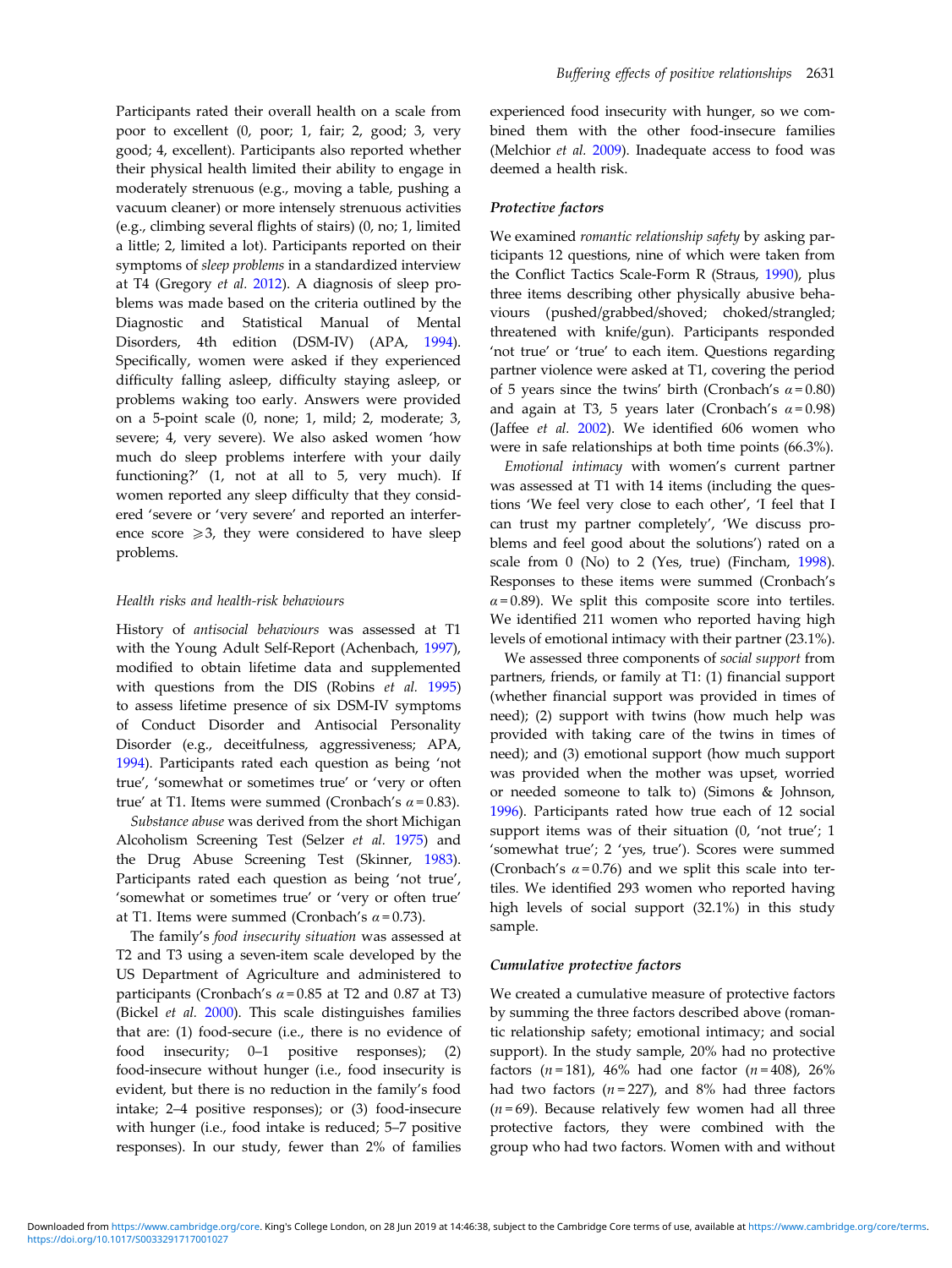a childhood history of maltreatment were not equally likely to be characterized by these protective factors. Romantic relationship safety more commonly characterized women who did not have a childhood history of maltreatment (72% v. 48% with a childhood history of maltreatment). Similarly, 25% of women without childhood histories of maltreatment reported high levels of emotional intimacy with a partner compared with 14% of women who had childhood histories of maltreatment. Finally, 36% of women without childhood histories of maltreatment reported high levels of social support compared with 17% of women who had childhood histories of maltreatment.

## Statistical analyses

First, we examined the associations between women's history of maltreatment with their mental and physical health problems, and also with their health-risk behaviours, using a series of logistic and linear regression analyses. All analyses controlled for women's socioeconomic status. Second, we tested the protective effect of safe and nurturing relationships on women's mental and physical health problems and health-risk behaviours by including an interactive term between a history of childhood maltreatment and the cumulative protective factors measure. We conducted all analyses using STATA 13.1 (Stata Corp., [2013\)](#page-10-0).

## Results

The odds of having mental health problems, physical health problems, or of engaging in health-risk behaviours were two to four times greater for women with a history of childhood maltreatment compared to women without a history of maltreatment ([Table 1](#page-5-0)). Furthermore, for outcomes that were measured continuously, effect size (Cohen's d) differences between women who did and did not have a history of maltreatment were small to moderate in size [general health:  $d = -0.28$  [95% confidence interval (CI) −0.43 to −0.12]; functional limitations:  $d = 0.33$ , (95% CI 0.17-0.48); substance use problems:  $d = 0.47$  (95%) CI 0.31-0.63); antisocial behaviour:  $d = 0.55$ , (95% CI  $0.39 - 0.71$ ].

As shown in [Table 2,](#page-5-0) of the three component protective factor, romantic relationship safety was the most consistent correlate of good mental health and physical health as well as low levels of health-risk behaviours. Having higher  $v$ . lower levels of emotional intimacy with a partner was associated with lower rates of depression and food insecurity. Having high  $v$ . lower levels of social support was associated with better overall health, fewer functional limitations, and fewer antisocial behaviours.

The cumulative protective factors measure comprising safe and nurturing relationships moderated the effect of a history of childhood maltreatment on women's health and health-risk behaviours ([Table 3](#page-6-0)). Having safe and nurturing relationships in adulthood was associated with reductions in rates of depressive episodes among women who reported a history of child maltreatment and with better overall health, lower rates of sleep problems and decreases in antisocial behaviour. There is no specific component of the cumulative protective factor that consistently drove the moderator effect [\(Table 3](#page-6-0)).

Furthermore, the cumulative measure was marginally associated with reductions in substance use problems among women who experienced child maltreatment. As illustrated in [Fig. 1](#page-7-0), an accumulation of safe, supportive, nurturing factors was associated with reductions in women's mental and physical health problems as well as their health behaviours if they had a history of childhood maltreatment. In contrast, among women who lacked a childhood history of maltreatment, rates of poor mental health, physical health, and health behaviours were low and not associated with cumulative protective factors.

## Discussion

Women who had a childhood history of maltreatment were at elevated risk for poor mental, physical, and behavioural health problems in adulthood compared with women who did not have a childhood history of maltreatment. However, women who were characterized by safe, supportive, and nurturing relationships were buffered from the adverse effects of a childhood history of abuse with respect to depression, general health, sleep problems, and antisocial behaviour. Similar patterns of results were observed for substance use, but only at trend levels of significance. In contrast, women who did not experience childhood abuse had relatively low rates of mental, physical, and behavioural health problems and these did not vary as a function of the quality of their interpersonal relationships.

Women's interpersonal relationships were truly protective – in the sense that they mostly mattered for women who had histories of abuse – rather than generally promotive of positive health outcomes. This finding is consistent with research in the social support literature which distinguishes stress buffering from main effects of socially supportive relationships (Cohen & Wills, [1985\)](#page-9-0). This literature suggests that stress buffering is most likely to be observed when individuals appraise their circumstances as stressful, but also perceive that someone is on hand to provide needed instrumental or emotional support. As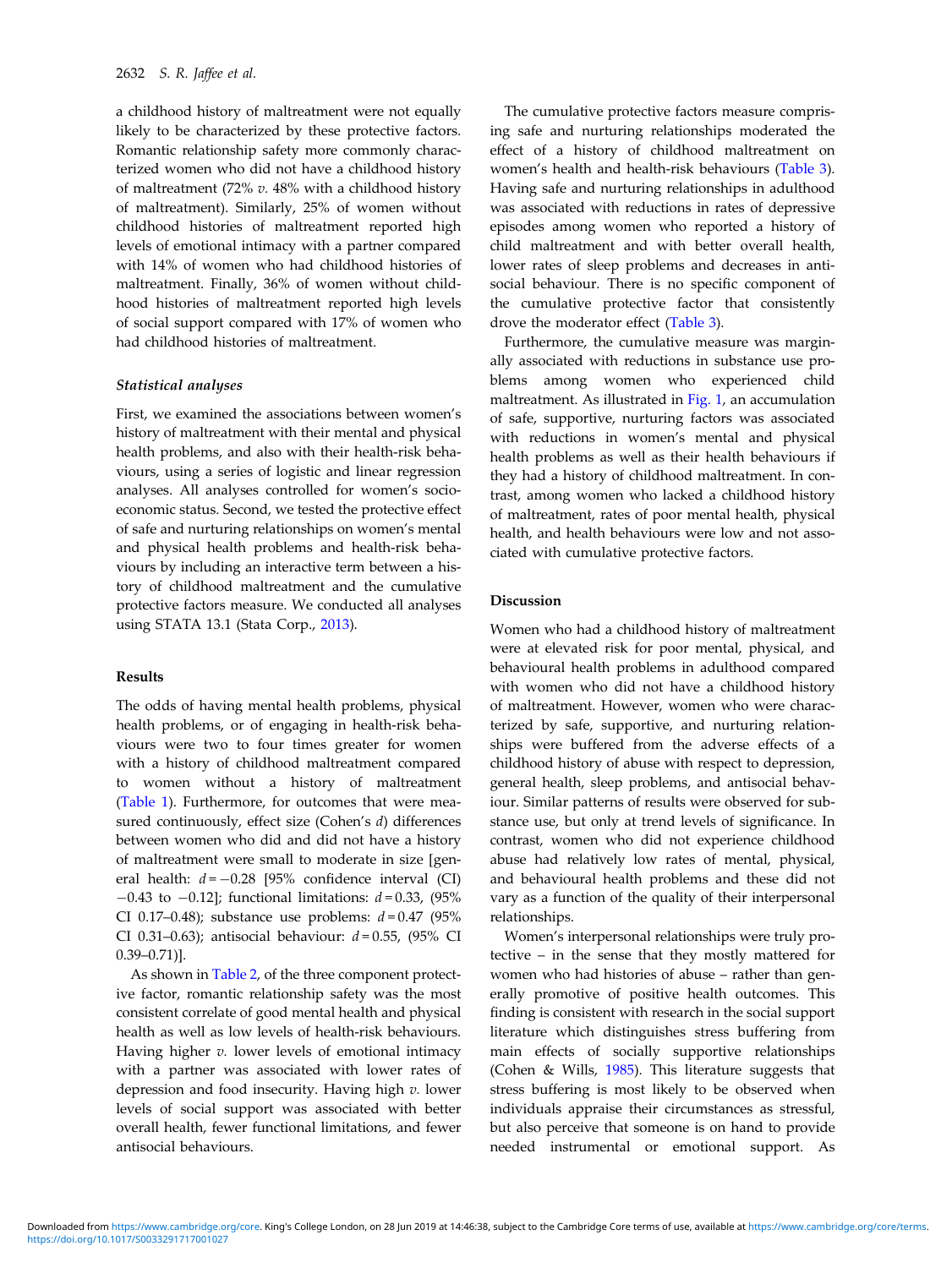|                                  |                                              | Women's history of child maltreatment              |                                                  |                                |         |
|----------------------------------|----------------------------------------------|----------------------------------------------------|--------------------------------------------------|--------------------------------|---------|
| Women's health outcomes          | Total<br>$(N = 885)$<br>$\%$ (N) or M (s.p.) | Never 77.2%<br>$(N = 683)$<br>$\%$ (N) or M (s.p.) | Any 22.8%<br>$(N = 202)$<br>$\%$ (N) or M (s.p.) | OR/beta (95% CI)               | p       |
| Mental health                    |                                              |                                                    |                                                  |                                |         |
| Major depressive disorder (%)    | 43.5 (384)                                   | 37.7 (257)                                         | 63.2 (127)                                       | $2.67(1.92 - 3.72)$            | < 0.001 |
| Generalized anxiety disorder (%) | 6.6(58)                                      | 4.5(31)                                            | 13.4(27)                                         | $3.00(1.73 - 5.22)$            | < 0.001 |
| Psychosis spectrum disorder (%)  | 4.6(40)                                      | 2.5(17)                                            | 11.6(23)                                         | $4.34(2.24 - 8.40)$            | < 0.001 |
| Physical health                  |                                              |                                                    |                                                  |                                |         |
| Good general health              | 2.5(0.98)                                    | 2.6(0.94)                                          | 2.3(1.08)                                        | $-0.19$ ( $-0.34$ to $-0.04$ ) | 0.014   |
| Sleep problems $(\%)$            | 17.5(155)                                    | 14.1 (96)                                          | 29.2(59)                                         | $2.26(1.55-3.31)$              | < 0.001 |
| Limits to moderate activity      | 0.3(0.85)                                    | 0.3(0.75)                                          | 0.6(1.11)                                        | $0.23(0.10-0.36)$              | 0.001   |
| Health-risk behaviours           |                                              |                                                    |                                                  |                                |         |
| Antisocial behaviour             | 0.6(1.12)                                    | 0.5(0.95)                                          | 1.1(1.48)                                        | $0.54(0.37-0.71)$              | < 0.001 |
| Substance use problems           | 0.8(1.94)                                    | 0.5(1.44)                                          | 1.4(2.98)                                        | $0.79(0.50-1.09)$              | < 0.001 |
| Ever food insecurity $(\%)$      | 10.4(91)                                     | 7.1 (48)                                           | 21.7(43)                                         | $3.02(1.88 - 4.83)$            | < 0.001 |

<span id="page-5-0"></span>Table 1. Association between women's history of child maltreatment and health outcomes in adulthood

N, number; M, mean; S.D., standard deviation; OR, odds ratio; CI, confidence interval.

Notes: All analyses controlled for women's socioeconomic status.

Table 2. Associations between safe and nurturing relationships with health outcomes in adulthood

|                                        | Relationship safety                 |                                    |               | Emotional intimacy                             |                                  |               | Social support                                 |                                  |                |
|----------------------------------------|-------------------------------------|------------------------------------|---------------|------------------------------------------------|----------------------------------|---------------|------------------------------------------------|----------------------------------|----------------|
| Women's health outcomes                | Present<br>$% (N)$ or<br>$M$ (s.p.) | Absent<br>$% (N)$ or<br>$M$ (s.p.) | $\mathcal{V}$ | Low or<br>moderate<br>$% (N)$ or<br>$M$ (s.d.) | High<br>$% (N)$ or<br>$M$ (s.p.) | $\mathcal{V}$ | Low or<br>moderate<br>$% (N)$ or<br>$M$ (s.p.) | High<br>$% (N)$ or<br>$M$ (s.p.) | $\mathfrak{p}$ |
| Mental health                          |                                     |                                    |               |                                                |                                  |               |                                                |                                  |                |
| Major depressive<br>disorder $(\% )$   | 58.4 (180)                          | 35.8(216)                          |               | $\leq 0.001$ 45.2 (317)                        | 37.6 (79)                        | 0.039         | 45.7 (283)                                     | 38.7 (113)                       | 0.102          |
| Generalized anxiety<br>disorder (%)    | 11.9(36)                            | 3.9(23)                            | < 0.001       | 7.4 (51)                                       | 3.9(8)                           | 0.063         | 7.2(44)                                        | 5.2(15)                          | 0.396          |
| Psychosis spectrum<br>disorder $(\% )$ | 8.6(26)                             | 2.8(17)                            | 0.004         | 5.2(36)                                        | 3.3(7)                           | 0.201         | 5.5(34)                                        | 3.1(9)                           | 0.227          |
| Physical health                        |                                     |                                    |               |                                                |                                  |               |                                                |                                  |                |
| Good general health                    | 2.4(1.02)                           | 2.6(0.96)                          | 0.027         | 2.5(0.97)                                      | $2.6(1.03)$ 0.188                |               | 2.4(1.01)                                      | 2.7(0.90)                        | < 0.001        |
| Sleep problems (%)                     | 21.2(64)                            | 15.5(92)                           | 0.193         | 18.0 (124)                                     | 15.5(32)                         | 0.350         | 19.2 (117)                                     | 13.6 (39)                        | 0.115          |
| Limits moderate activity               | 0.4(0.96)                           | 0.3(0.80)                          | 0.352         | 0.4(0.87)                                      | $0.3(0.81)$ 0.696                |               | 0.4(0.92)                                      | 0.2(0.69)                        | 0.021          |
| Health-risk behaviours                 |                                     |                                    |               |                                                |                                  |               |                                                |                                  |                |
| Antisocial behaviour                   | 1.0(1.43)                           | 0.4(0.86)                          | < 0.001       | 0.6(1.09)                                      | $0.6(1.22)$ 0.737                |               | 0.7(1.20)                                      | 0.5(0.91)                        | 0.030          |
| Substance use problems                 | 1.2(2.43)                           | 0.5(1.61)                          | < 0.001       | 0.7(1.95)                                      | $0.8(1.96)$ 0.898                |               | 0.8(2.20)                                      | 0.6(1.23)                        | 0.205          |
| Ever food insecurity $(\%)$            | 15.8(48)                            | 7.6(45)                            | 0.017         | 11.4 (79)                                      | 6.7(14)                          | 0.024         | 11.6(71)                                       | 7.6(22)                          | 0.312          |

N, number; M, mean; S.D., standard deviation.

Notes: All analyses controlled for women's socioeconomic status.

described above, there is ample evidence to suggest that women with childhood histories of maltreatment experience more stressful life events in adulthood than women without such histories. Under these circumstances, the presence of a warm and trusted partner as well as the perception that friends or family can provide instrumental or emotional support may alter women's appraisals of their circumstances (e.g.,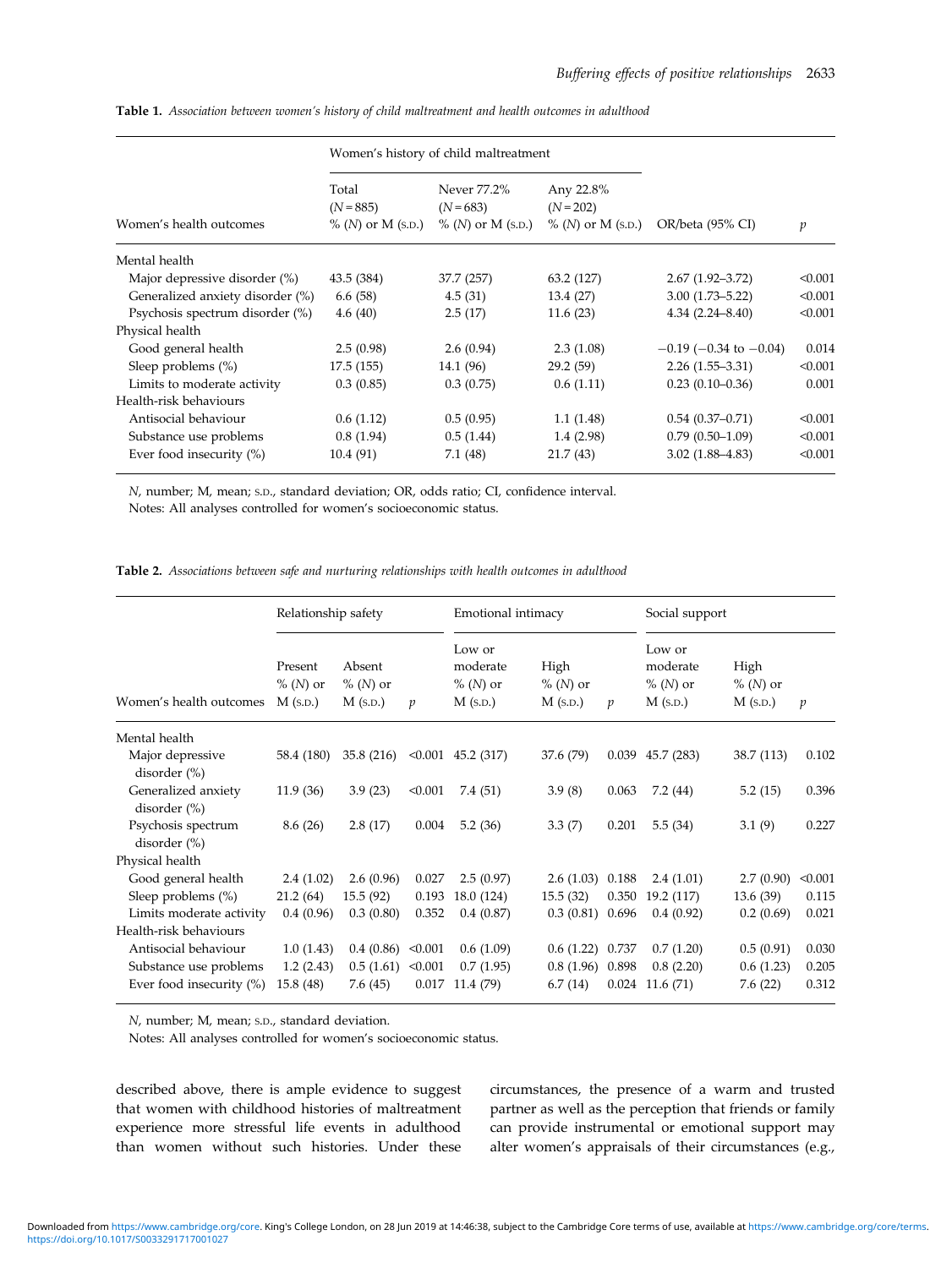<span id="page-6-0"></span>Table 3. Moderating effect of safe and nurturing relationships on the association between women's history of child maltreatment and health outcomes in adulthood

| Women's health outcomes      | Relationship safety |               | Emotional intimacy |               | Social support |               | Cumulative effect |                |
|------------------------------|---------------------|---------------|--------------------|---------------|----------------|---------------|-------------------|----------------|
|                              | Coefficients        | $\mathcal{D}$ | Coefficients       | $\mathcal{p}$ | Coefficients   | $\mathcal{V}$ | Coefficients      | $\mathfrak{p}$ |
| Mental health                |                     |               |                    |               |                |               |                   |                |
| Major Depressive disorder    | $-0.58$             | 0.100         | 0.75               | 0.538         | 0.96           | 0.921         | $-0.64$           | 0.018          |
| Generalized anxiety disorder | $-0.17$             | 0.776         | 0.78               | 0.361         | 0.67           | 0.306         | $-0.03$           | 0.953          |
| Psychosis spectrum disorder  | $-0.10$             | 0.886         | 0.25               | 0.809         | 0.23           | 0.806         | $-0.79$           | 0.275          |
| Physical health              |                     |               |                    |               |                |               |                   |                |
| Good general health          | 0.08                | 0.594         | 0.50               | 0.018         | 0.26           | 0.180         | 0.33              | 0.005          |
| Sleep problems               | $-0.41$             | 0.313         | $-0.70$            | 0.228         | $-0.49$        | 0.345         | $-0.66$           | 0.048          |
| Limits moderate activity     | $-0.07$             | 0.614         | 0.08               | 0.653         | $-0.29$        | 0.087         | $-0.08$           | 0.417          |
| Health-risk behaviours       |                     |               |                    |               |                |               |                   |                |
| Antisocial behaviour         | $-0.44$             | 0.011         | $-0.53$            | 0.027         | $-0.32$        | 0.148         | $-0.49$           | < 0.001        |
| Substance use problems       | $-0.64$             | 0.038         | 0.01               | 0.990         | $-0.29$        | 0.444         | $-0.46$           | 0.051          |
| Ever food insecurity         | $-0.20$             | 0.616         | 0.30               | 0.555         | $-0.16$        | 0.770         | $-0.23$           | 0.569          |

Notes: All analyses controlled for women's socioeconomic status.

Coefficients are shown as those of interactive term between protective measure and adult health outcome.

what initially appeared stressful may not, once it has been discussed with a partner, friend, or family member) or may offer solutions that relieve the stress, both of which could contribute to better mental, physical, or behavioural health (Cohen & Wills, [1985\)](#page-9-0). In contrast, a measure that captures whether (and to what extent) women feel socially isolated  $v$ . socially integrated within a network may be associated with positive health outcomes regardless of a woman's history of maltreatment (Cohen & Wills, [1985\)](#page-9-0).

Although we derived a cumulative protective factors measure, some of the buffering effects we observed appeared to be driven by specific factors. For example, romantic relationship safety alone appeared to improve substance use outcomes for women with childhood histories of maltreatment. In contrast, high levels of emotional intimacy were related to reports of better (v. poorer) general health for women with childhood histories of maltreatment. Interestingly, although the cumulative effect of romantic relationship safety, social support, and emotional intimacy buffered women from the adverse effects of childhood maltreatment on risk for depression, none of the individual factors were statistically significant predictors.

Safe, supportive, and nurturing relationships did not buffer women with histories of abuse from less common mental and physical health problems, such as psychosis spectrum symptoms, or functional impairments in physical health. Given the relatively low base rates of these problems, it is possible that our analyses were under-powered to detect buffering effects. Additionally, it is possible that these problems are sufficiently severe that they require more than what violence-free, supportive, and emotionally-intimate relationships can offer. A third possibility is that the protective factors (most of which were assessed only at T1) were more strongly predictive of outcomes measured around the same time (like antisocial behaviour) than later outcomes. However, this possibility is unlikely given that many of the significant buffering effects we detected were for other outcomes that were measured at T3 or T4 (e.g., depression, general health, and sleep problems). Finally, although a history of abuse and neglect was also associated with food insecurity, it is likely that money, rather than safe, supportive, and nurturing relationships, buffers women from experiencing that outcome.

## Limitations

The current study contributes to a small literature that shows that socially supportive relationships can mitigate the adverse effects of a history of maltreatment on adult health. Nevertheless, the study was characterized by various limitations. First, mothers reported retrospectively on their own history of maltreatment. Individuals who provide retrospective reports have a tendency, on the one hand, to forget past events and, on the other hand, to recall past events in ways that are congruent with their current mood or that make sense of their current circumstances (Widom & Shepard, [1996](#page-11-0); Reuben et al. [2016\)](#page-10-0). However, retrospective reports as measured by the CTQ correspond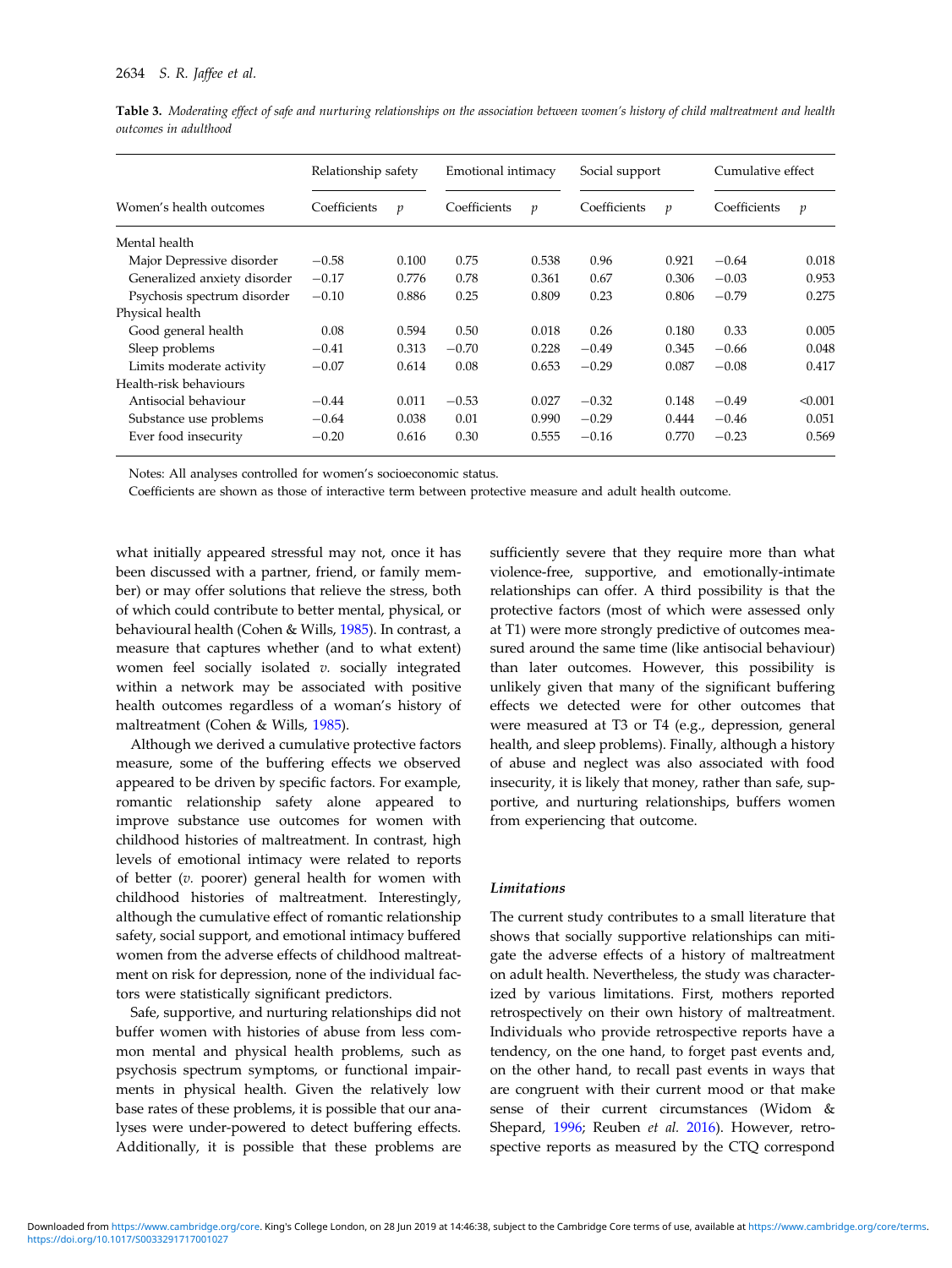<span id="page-7-0"></span>

Fig. 1. Buffering effect of the cumulative protective measure of safe, supportive, and nurturing relationships for women with a history of maltreatment on later health outcomes.

highly with reports of an individual's abuse history based on other sources (Bernstein et al. [1997\)](#page-9-0).

Second, cumulative measures are criticized for making arbitrary designations of risk (or protection). This was true of the measure of emotional intimacy and the social support measure, both of which were dichotomized at the top tertile, consistent with other reports from this sample (Jaffee et al. [2007](#page-10-0), [2013](#page-10-0)). Research on protective effects is also criticized for equating the absence of risk with the presence of protection, as might have been the case with the measure of romantic relationship safety. Nevertheless, cumulative risk or protection measures are parsimonious and consistent

with many theoretical models, such as bioecological or allostatic load models (Brody et al. [2013](#page-9-0); Evans et al. [2013\)](#page-9-0).

Third, although we measured a range of mental health problems, some that are moderately to strongly associated with a history of maltreatment were not measured (e.g., post-traumatic stress disorder and borderline personality disorder). It is unknown whether socially supportive relationships buffer women with histories of abuse and neglect from these disorders.

Fourth, we excluded women who did not have a romantic partner from the analysis. We were concerned that assigning '0' scores to women who did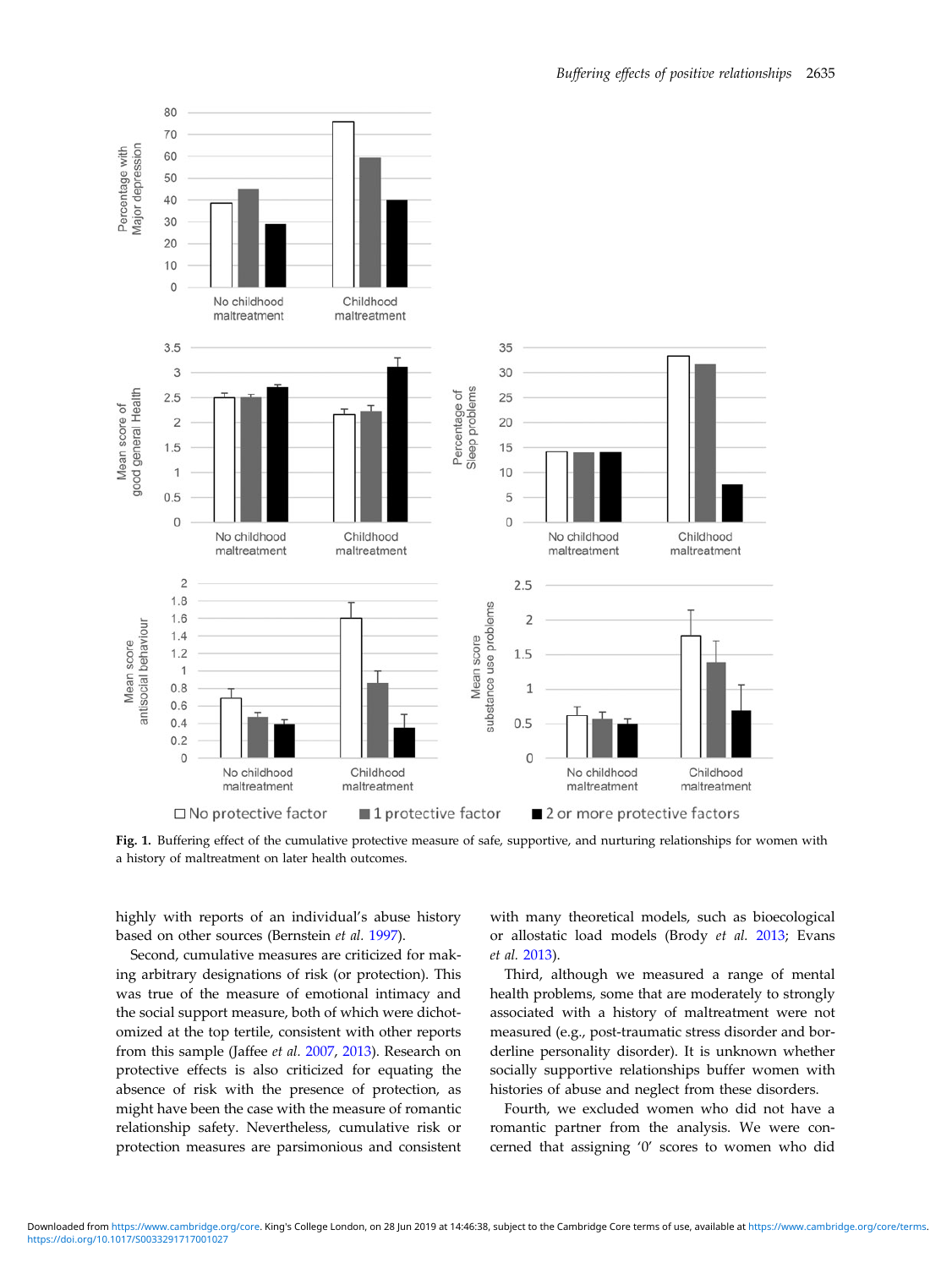not have a partner and to women whose relationships were low in quality would introduce an unacceptable level of heterogeneity. As a consequence, our comparison of women with higher  $v$ . lower levels of support is clearer, but our results do not extend beyond women who are in romantic relationships.

In our previous work, we showed that safe, supportive, and nurturing relationships differentiated mothers who broke the cycle of abuse and neglect in their own families from those who did not (Jaffee et al. [2013\)](#page-10-0). One interpretation of these findings is that children are at low risk of being maltreated by biological or stepfathers if those men are nurturing and non-abusive in their intimate relationships with the children's mothers. The current findings suggest a second possibility: that experiencing safe, supportive, and nurturing relationships makes mothers themselves less likely to perpetrate abuse and neglect by improving their mental and behavioural health. Although both of these interpretations assume that effects of safe, supportive, and nurturing relationships are causal, experimental or quasi-experimental designs are needed to ascertain whether this is true. Data were not available in E-Risk to test whether there were systematic differences earlier in life between women who had socially supportive relationships  $v$ . women whose relationships were less supportive. Consistent with the possibility that selection effects do not entirely explain the effect of social support on women's mental health however, another study that used propensity score weighting methods to adjust for pre-existing differences between youth with higher  $v$ . lower levels of social support showed that youth who received more social support had fewer depressive symptoms (Dingfelder et al. [2010\)](#page-9-0).

## Conclusions

Women who have histories of abuse or neglect are at elevated risk for mental and physical health problems. The growing interest in measuring social determinants of health at the point of primary care (Alley et al. [2016\)](#page-9-0) may mean that adult women will start to be screened systematically for childhood maltreatment and adult domestic violence. The identification of women who are at the greatest risk of poor health and the use of information about their social and socioeconomic circumstances to effectively target services and clinical care could be a positive development. As noted in a recent editorial however, responsible screening for social determinants of health means that practices must have the infrastructure and knowledge to link patients to services and must train physicians to be comfortable and sensitive when asking questions about family violence, housing, or food insecurity (Garg et al. [2016\)](#page-10-0). Many practices lack the resources to devote to this effort. Nevertheless, there are models of successful screening and integrated service delivery in paediatric primary care with, for example, the Safe Environments for Every Kid programme (SEEK; Dubowitz et al. [2009\)](#page-9-0). For women who are already experiencing mental and physical health problems, standard pharmacological treatments for problems such as depression or poor sleep could be extended to include couples therapy to improve communication and warmth with a partner.

Finally, we note the potential importance of treating women's mental health problems in order to prevent the intergenerational transmission of abuse and neglect, as only a minority of women who need them get mental health services once they are in the child welfare system (Staudt & Cherry, [2009](#page-10-0)). The Nurse Family Partnership (NFP), which is a preventative intervention targeted at low-income, single mothers, has been shown to be successful at preventing child maltreatment (Miller, [2015\)](#page-10-0); this may be because of the programme's focus on building supportive relationships with friends and families. The programme does not directly target mothers' mental health, however, and has not been shown to consistently reduce mothers' symptoms of depression (Miller, [2015](#page-10-0)). Greater efforts to link mothers who need mental health services to such services could boost the efficacy of programmes such as NFP. Expanding the targets of preventative interventions like NFP to include women with childhood histories of abuse and neglect might also be a cost-effective way of reducing the intergenerational transmission of maltreatment.

#### Acknowledgements

The E-Risk Study is funded by the Medical Research Council (UKMRC G9806489 and G1002190). Additional support was provided by the National Institute of Child Health and Human Development (grant HD077482), the Centers for Disease Control and Prevention, and by the Jacobs Foundation. Ryu Takizawa is a Newton International Fellow Alumnus funded by the Royal Society, the British Academy and through a Grant-in-Aid for Scientific Research (B) (JSPS KAKENHI Grant Number JP16H05653) from the Japanese Society for the Promotion of Science (JSPS). Louise Arseneault is the Mental Health Leadership Fellow for the UK Economic and Social Research Council (ESRC). The findings and conclusions in this paper are those of the authors and do not necessarily represent the official position of the Centers for Disease Control and Prevention or the other funding organizations. We are grateful to the study mothers and fathers, the twins, and the twins'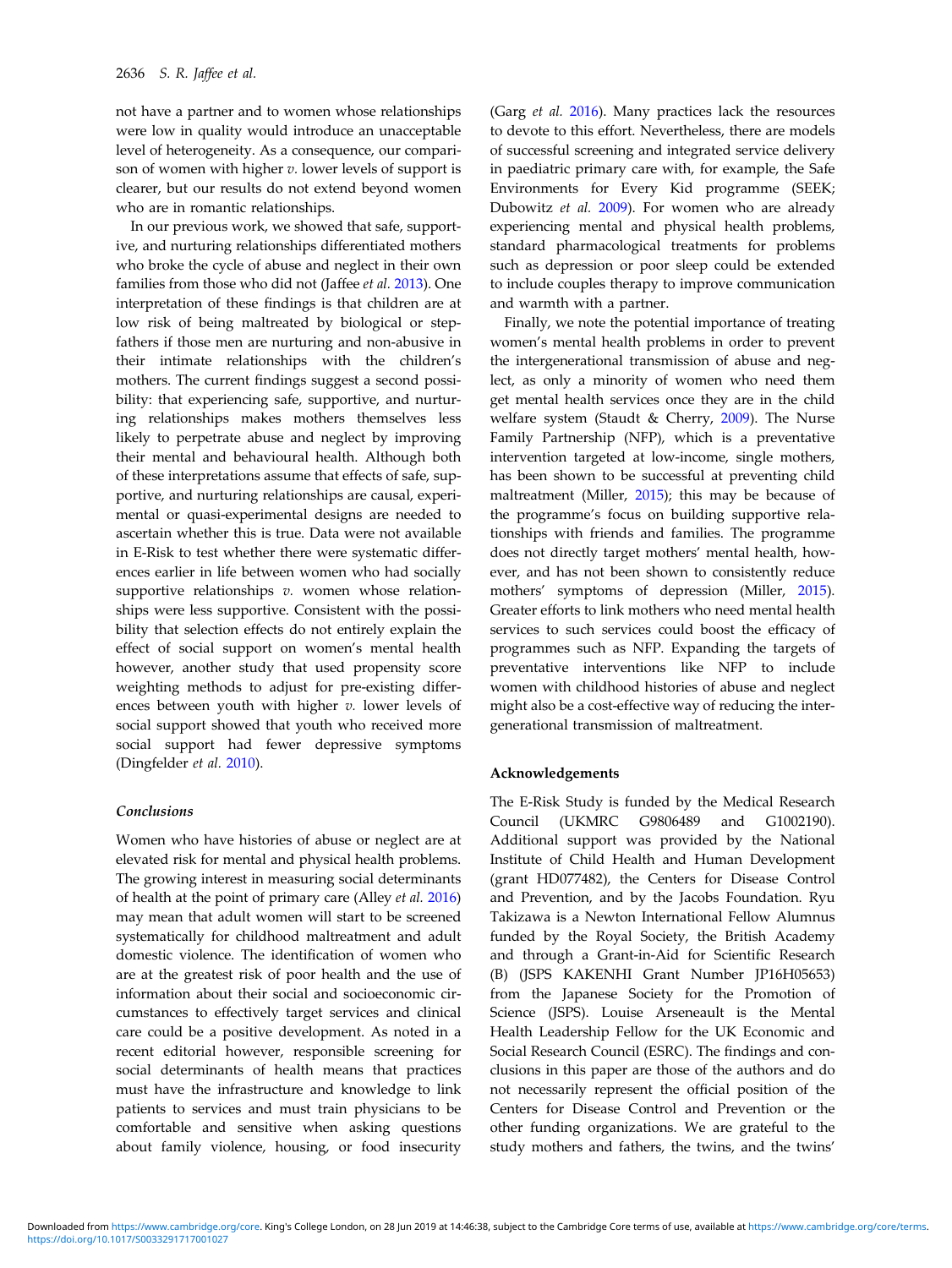<span id="page-9-0"></span>teachers for their participation. Our thanks to Terrie E. Moffitt and Avshalom Caspi the founders of the E-Risk Study, to Michael Rutter and Robert Plomin, to Thomas Achenbach for kind permission to adapt the Child Behavior Checklist, CACI, Inc., and to members of the E-Risk team for their dedication, hard work, and insights. The funders had no role in the study design, data collection, data analysis, decision to publish, or preparation of the manuscript.

#### Author Contributions

SRJ, RT, and LA are responsible for the study concept and design, interpretation of data, drafting, and revising the manuscript for important intellectual content. RT and LA had full access to all the data in the study, takes responsibility for the integrity of the data and the accuracy of the data analysis.

#### Declaration of Interest

None.

#### References

- Achenbach TM (1997). Manual for the Young Adult Self-Report and Young Adult Behavior Checklist. University of Vermont, Department of Psychiatry: Burlington, VT.
- Afifi TO, Mota NP, Dasiewicz P, MacMillan HL, Sareen J (2012). Physical punishment and mental disorders: results from a nationally representative US sample. Pediatrics 130, 184–192.
- Alley DE, Asomugha CN, Conway PH, Sanghavi DM (2016). Accountable health communities – addressing social needs through Medicare and Medicaid. New England Journal of Medicine 374, 8–11.
- APA (1994). Diagnostic and Statistical Manual of MentalDisorders, 4th edn. American Psychiatric Publishing Inc.: Washington,  $DC$ .
- Bernstein D, Fink L (1998). Childhood Trauma Questionnaire Manual. The Psychological Corporation: San Antonio, TX.
- Bernstein DP, Ahluvalia T, Pogge D, Handelsman L (1997). Validity of the Childhood Trauma Questionnaire in an adolescent psychiatric population. Journal of the American Academy of Child & Adolescent Psychiatry 36, 340–348.
- Bernstein DP, Stein JA, Newcomb MD, Walker E, Pogge D, Ahluvalia T, Stokes J, Handelsman L, Medrano M, Desmond D, Zule W (2003). Development and validation of a brief screening version of the Childhood Trauma Questionnaire. Child Abuse & Neglect 27, 169–190.
- Bickel G, Nord M, Price C, Hamilton W, Cook J (2000). Guide to Measuring Household Food Insecurity: Revised 2000. United States Department of Agriculture Food & Nutrition Service. Office of Research and Analysis: Alexandria, VA.
- Brody GH, Yu T, Chen YF, Kogan SM, Evans GW, Beach SR, Windle M, Simons RL, Gerrard M, Gibbons FX, Philibert RA (2013). Cumulative socioeconomic status risk, allostatic

load, and adjustment: a prospective latent profile analysis with contextual and genetic protective factors. Developmental Psychology 49, 913–927.

- Centers for Disease Control and Prevention (2014). Essentials for Childhood: Steps to create safe, stable, nurturing relationships and environments. Retrieved from: [http://www.cdc.gov/violenceprevention/pdf/essentials\\_for\\_](http://www.cdc.gov/violenceprevention/pdf/essentials_for_childhood_framework.pdf) [childhood\\_framework.pdf](http://www.cdc.gov/violenceprevention/pdf/essentials_for_childhood_framework.pdf)
- Cicchetti D (2013). Annual research review: resilient functioning in maltreated children – past, present, and future perspectives. Journal of Child Psychology & Psychiatry 54, 402–422.
- Cohen P, Brown J, Smaile E (2001). Child abuse and neglect and the development of mental disorders in the general population. Developmental Psychopathology 13, 981–999.
- Cohen S, Wills TA (1985). Stress, social support, and the buffering hypothesis. Psychological Bulletin 98, 310–357.
- Collishaw S, Pickles A, Messer J, Rutter M, Shearer C, Maughan B (2007). Resilience to adult psychopathology following childhood maltreatment: evidence from a community sample. Child Abuse & Neglect 31, 211–229.
- Currie J, Widom CS (2010). Long-term consequences of child abuse and neglect on adult economic well-being. Child Maltreatment 15, 111–120.
- Danese A, Moffitt TE, Harrington H, Milne BJ, Polanczyk G, Pariante CM, Poulton R, Caspi A (2009). Adverse childhood experiences and adult risk factors for age-related disease: depression, inflammation, and clustering of metabolic risk markers. Archives of Pediatrics and Adolescent Medicine 163, 1135–1143.
- Dingfelder HE, Jaffee SR, Mandell DS (2010). The impact of social support on depressive symptoms among adolescents in the child welfare system: a propensity score analysis. Children and Youth Services Review 32, 1255–1261.
- Dong M, Giles WH, Felitti VJ, Dube SR, Williams JE, Chapman DP, Anda RF (2004). Insights into causal pathways for ischemic heart disease: adverse childhood experiences study. Circulation 110, 1761–1766.
- Dubowitz H, Feigelman S, Lane W, Kim J (2009). Pediatric primary care to help prevent child maltreatment: the Safe Environment for Every Kid (SEEK) model. Pediatrics 123, 858–864.
- Evans GW, Li DP, Whipple SS (2013). Cumulative risk and child development. Psychological Bulletin 139, 1342–1396.
- Fincham FD (1998). Child development and marital relations. Child Development 69, 543–574.
- Fisher HL, Caspi A, Moffitt TE, Wertz J, Gray R, Newbury J, Ambler A, Zavos H, Danese A, Mill J, Odgers CL, Pariante C, Wong CCY, Arseneault L (2015). Measuring adolescents' exposure to victimization: the Environmental Risk (E-Risk) Longitudinal Twin Study. Developmental Psychopathology 27, 1399–1416.
- Gandek B, Ware JE, Aaronson NK, Apolone G, Bjorner JB, Brazier JE, Bullinger M, Kaasa S, Leplege A, Prieto L, Sullivan M (1998). Cross-validation of item selection and scoring for the SF-12 Health Survey in nine countries: results from the IQOLA project. International Quality of Life Assessment. Journal of Clinical Epidemiology 51, 1171–1178.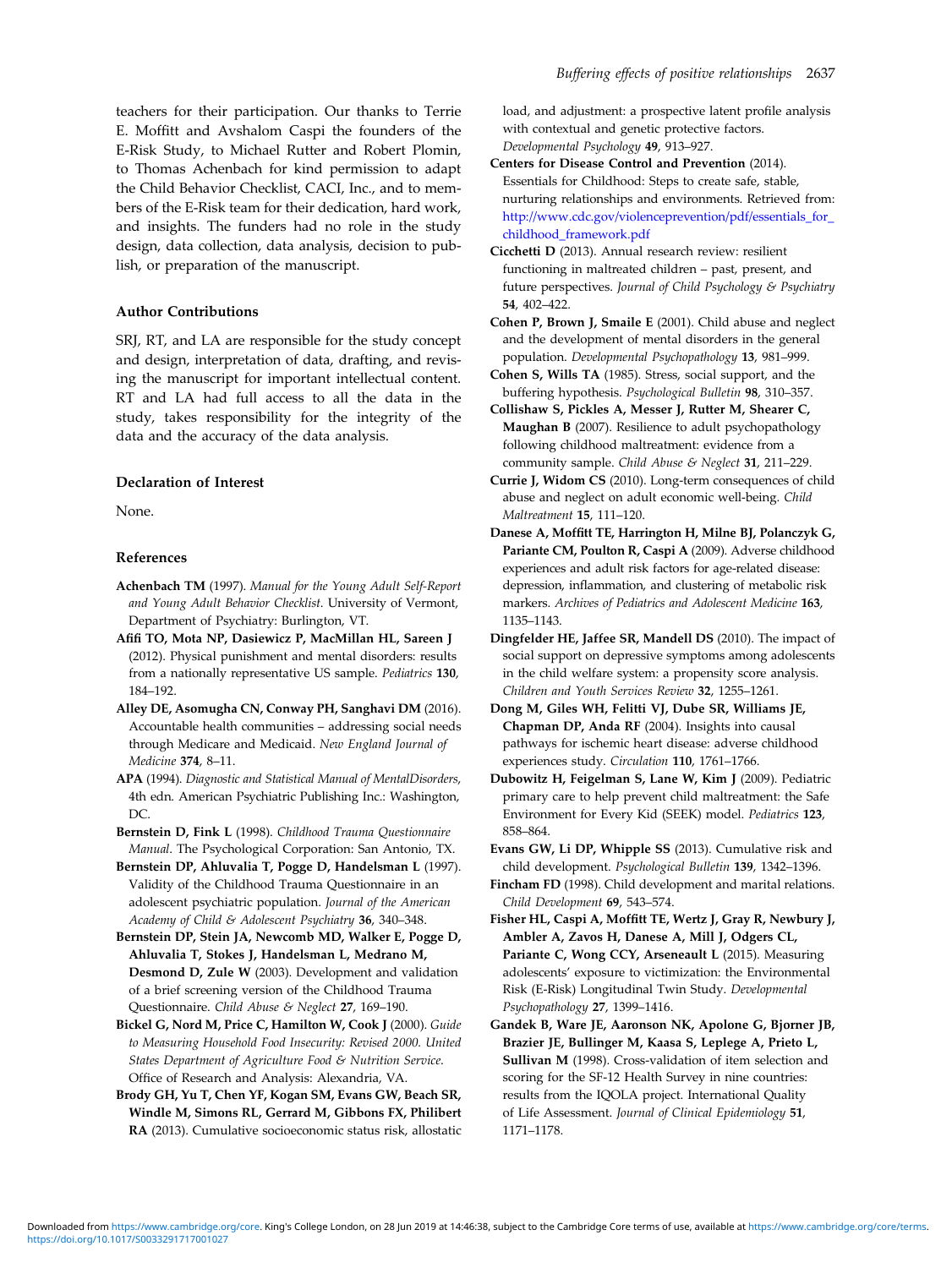<span id="page-10-0"></span>Garg A, Boynton-Jarrett R, Dworkin PH (2016). Avoiding the unintended consequences of screening for social determinants of health. JAMA 316, 813–814.

Gilbert R, Widom CS, Browne K, Fergusson D, Webb E, Janson S (2009). Burden and consequences of child maltreatment in high-income countries. Lancet 373, 68–81.

Gregory AM, Moffitt TE, Ambler A, Arseneault L, Houts RM, Caspi A (2012). Maternal insomnia and children's family socialization environments. Sleep 35, 579–582.

Irish L, Kobayashi I, Delahanty DL (2010). Long-term physical health consequences of childhood sexual abuse: a meta-analytic review. Journal of Pediatric Psychology 35, 450–461.

Jaffee SR, Bowes L, Ouellet-Morin I, Fisher HL, Moffitt TE, Merrick MT, Arseneault L (2013). Safe, stable, nurturing relationships break the intergenerational cycle of abuse: a prospective nationally representative cohort of children in the United Kingdom. Journal of Adolescent Health 53, S4–S10.

Jaffee SR, Caspi A, Moffitt TE, Polo-Tomas M, Taylor A (2007). Individual, family, and neighborhood factors distinguish resilient from non-resilient maltreated children: a cumulative stressors model. Child Abuse & Neglect 31, 231–253.

Jaffee SR, Moffitt TE, Caspi A, Taylor A, Arseneault L (2002). Influence of adult domestic violence on children's internalizing and externalizing problems: an environmentally informative twin study. Journal of the American Academy of Child Adolescent Psychiatry 41, 1095–1103.

Maxfield MG, Widom CS (1996). The cycle of violence. Revisited 6 years later. Archives of Pediatric and Adolescent Medication 150, 390–395.

Melchior M, Caspi A, Howard LM, Ambler AP, Bolton H, Mountain N, Moffitt TE (2009). Mental health context of food insecurity: a representative cohort of families with young children. Pediatrics 124, e564–e572.

Merrick MT, Leeb RT, Lee RD (2013). Examining the role of safe, stable, and nurturing relationships in the intergenerational continuity of child maltreatment – introduction to the special issue. Journal of Adolescent Health 53, S1–S3.

Midei AJ, Matthews KA, Chang YF, Bromberger JT (2013). Childhood physical abuse is associated with incident metabolic syndrome in mid-life women. Health Psychology 32, 121–127.

Miller TR (2015). Projected outcomes of Nurse-Family Partnership Home Visitation during 1996–2013, USA. Prevention Science 16, 765–777.

Moffitt TE, The E-Risk team (2002). Teen-aged mothers in contemporary Britain. Journal of Child Psychology and Psychiatry 43, 727–742.

Myin-Germeys I, Krabbendam L, van Os J (2003). Continuity of psychotic symptoms in the community. Current Opinions in Psychiatry 16, 443–449.

Noll JG, Zeller MH, Trickett PK, Putnam FW (2007). Obesity risk for female victims of childhood sexual abuse: a prospective study. Pediatrics 120, e61–e67.

Odgers CL, Caspi A, Bates CJ, Sampson RJ, Moffitt TE (2012b). Systematic social observation of children's neighborhoods using Google street view: a reliable and cost-effective method. Journal of Child Psychology and Psychiatry 53, 1009–1017.

Odgers CL, Caspi A, Russell MA, Sampson RJ, Arseneault L, Moffitt TE (2012a). Supportive parenting mediates neighborhood socioeconomic disparities in children's antisocial behavior from ages 5 to 12. Developmental Psychopathology 24, 705–721.

Office of Population Censuses and Surveys (1991). Standard Occupational Classification (Vols. 1–3). London: HMSO.

Pitzer LM, Fingerman KL (2010). Psychosocial resources and associations between childhood physical abuse and adult well-being. Journal of Gerontology series B: Psychological Sciences and Social Sciences 65, 425–433.

Poulton R, Caspi A, Moffitt TE, Cannon M, Murray R, Harrington HL (2000). Children's self-reported psychotic symptoms and adult schizophreniform disorders: a 15-year longitudinal study. Archives of General Psychiatry 57, 1053– 1058.

Reuben A, Moffitt TE, Caspi A, Belsky DW, Harrington H, Schroeder F, Hogan S, Ramrakha S, Poulton R, Danese A (2016). Lest we forget: comparing retrospective and prospective assessments of adverse childhood experiences in the prediction of adult health. Journal of Child Psychology and Psychiatry 57, 1103–1112. [https://doi.org/10.1111/jcpp.](https://doi.org/10.1111/jcpp.12621) [12621](https://doi.org/10.1111/jcpp.12621)

Robins LN, Cottler L, Bucholz KK, Compton W (1995). Diagnostic Interview Schedule for DSM-IV. Washington University School of Medicine: St. Louis, MO.

Scott KM, Smith DA, Ellis PM (2012). A population study of childhood maltreatment and asthma diagnosis: differential associations between child protection database versus retrospective self-reported data. Psychosomatic Medicine 74, 817–823.

Scott KM, Smith DR, Ellis PM (2010). Prospectively ascertained child maltreatment and its association with DSM-IV mental disorders in young adults. Archives of General Psychiatry 67, 712–719.

Selzer ML, Vinokur A, van Rooijen L (1975). A self-administered Short Michigan Alcoholism Screening Test (SMAST). Journal of Studies on Alcohol and Drugs 36, 117–126.

Shaw BA, Krause N (2002). Exposure to physical violence during childhood, aging, and health. Journal of Aging and Health 14, 467–494.

Simons RL, Johnson C (1996). The impact of marital and social network support on quality of parenting. In Handbook of Social Support and the Family (ed. G. R. Pierce, B. R. Sarason and I. G. Sarason, pp. 269–287. Springer: New York, NY.

Skinner HA (1983). The drug abuse screening test. Addictive Behaviours 7, 363–371.

StataCorp (2013). Stata Statistical Software: Release 13.1. StataCorp LP: College Station, TX.

Staudt M, Cherry D (2009). Mental health and substance use problems of parents of involved with child welfare: are services offered and provided? Psychiatric Services 60, 56–60.